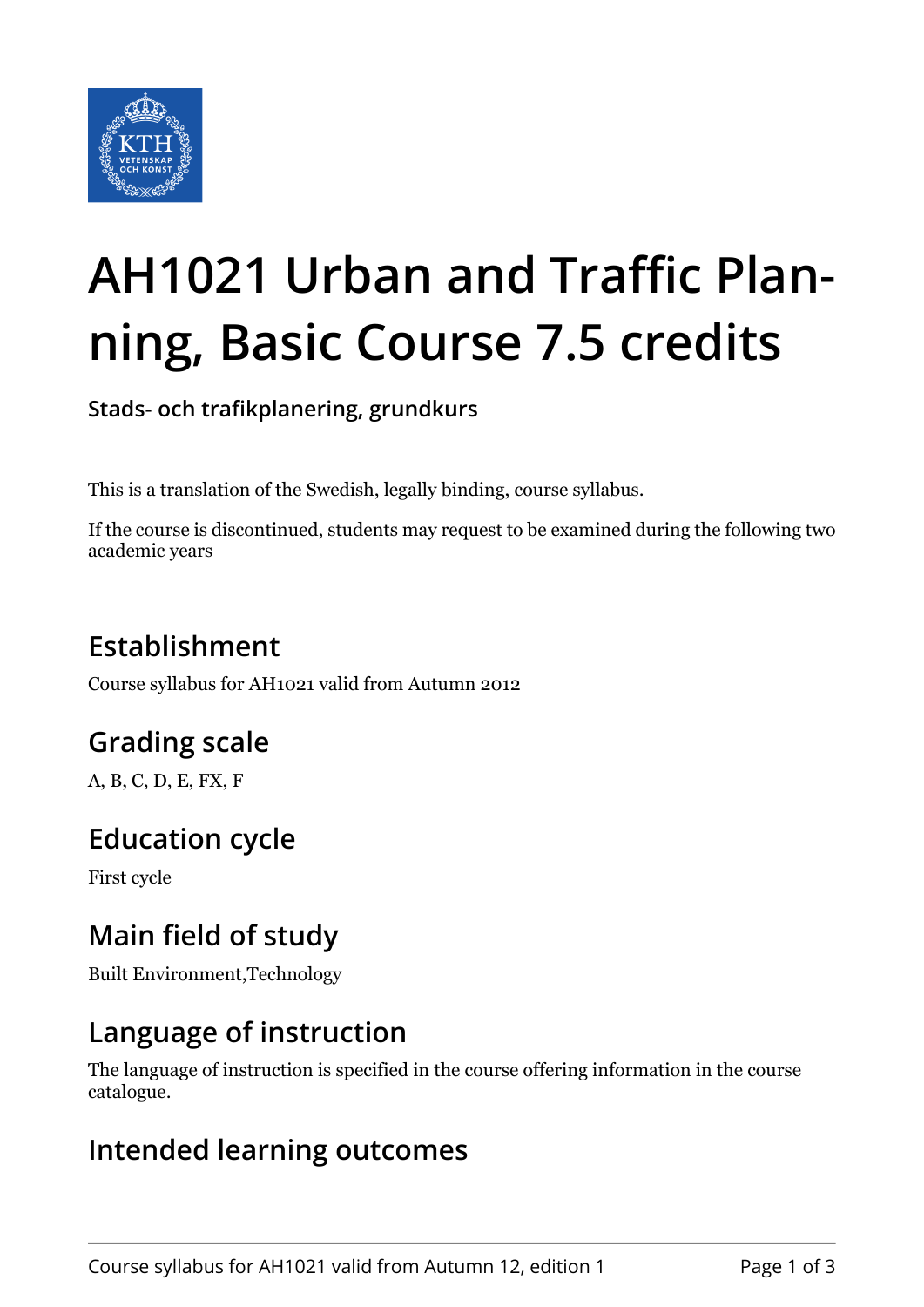The course provides a basic overview of the theory and methods of analysis and planning of transport systems and their interaction with the urban environment. The course provides practical training in the production of a city plan document which will be designed in ArcGIS of comprehensive plan including building and transport. It also aims to improve the ability to work in groups with traffic planning, design and presentation of plans and solutions regarding traffic system and urban development. In the course the student will:

- Have acquired a basic understanding of city building and features a historical perspective with emphasis on the relationship between traffic and buildings.
- Understand in-depth planning concepts, theories, methods and objectives of urban planning during the 1900s based on the Swedish and international examples.
- Be able to apply the methodology for the production of programs, planning assumptions, analysis, design and evaluation of network and traffic facilities for different types of traffic.
- Able to produce a formal plan for a district with the use of ArcGIS software
- Have acquired a basic understanding of the relationship between transportation technology development, location and urban development.
- Identify traffic impacts on the built-up area
- Have acquired basic skills in an educational way to present and argue for the proposed new city plan.

#### **Course contents**

- Methods for analysis, design and evaluation of traffic facilities.
- Overall context of transportation planning
- Methods for goal analysis, design and evaluation of traffic network & facilities for different modes of transport.
- Traffic calming.
- Calculation of environmental impact of traffic including noise an pollution
- Historic overview of the relationship between transport and urban localisation and development.
- Excursion in the Stockholm region reviewing areas from different periods and the relationship between land use, urban form and physical planning.
- Short exercises with application of different theories and methods.
- Project work with development of a town plan for part of a city using the ArcGIS software.

## **Specific prerequisites**

completed upper secondary education including documented proficiency in Swedish corresponding to Swedish B, English corresponding to English A. For students who received/will receive their final school grades after 31 December 2009, there is an additional entry requirement for mathematics as follows: documented proficiency in mathematics corresponding to Mathematics A.